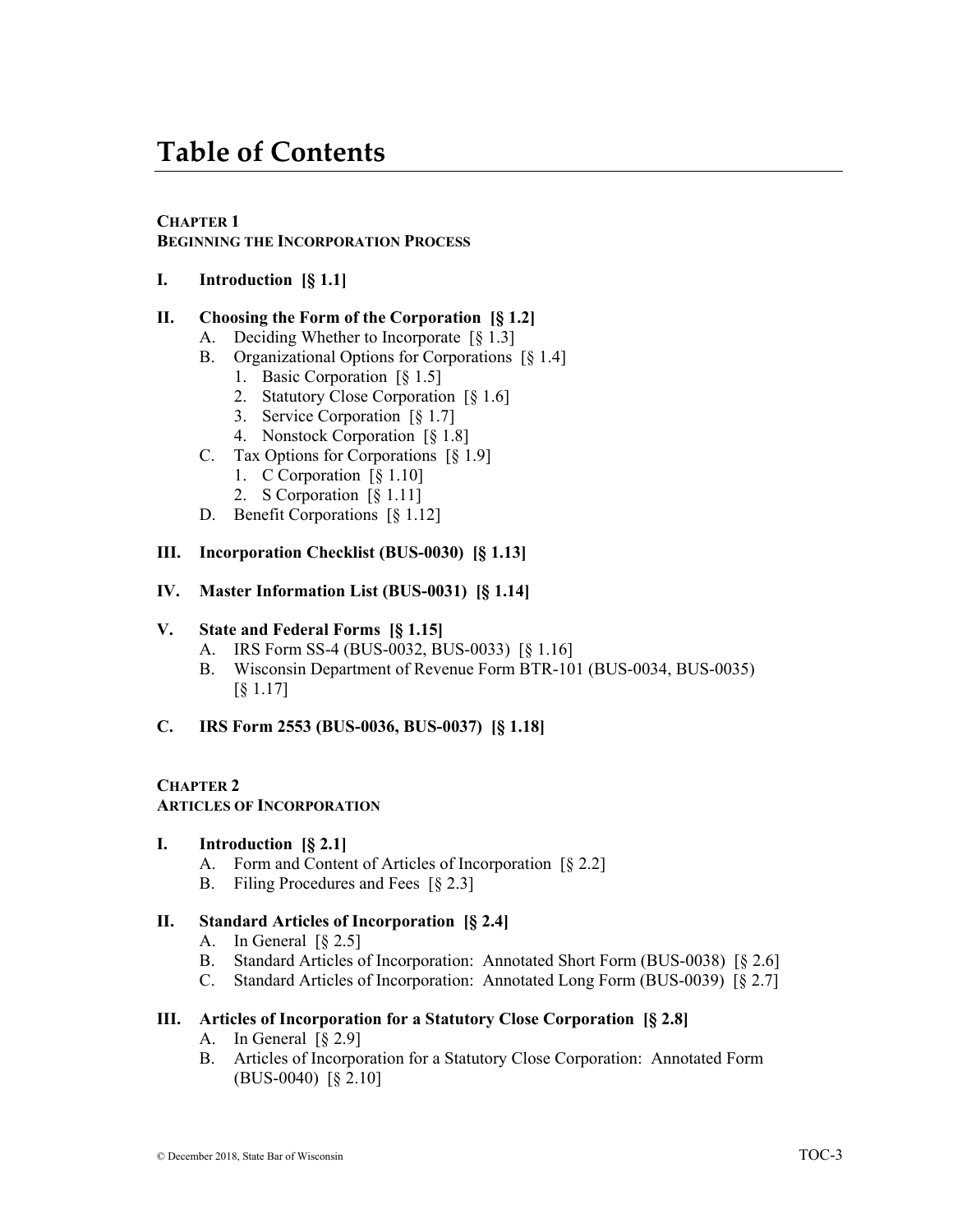### **IV. Optional Provision for an S Corporation (BUS-0041) [§ 2.11]**

### **V. Articles of Incorporation for a Service Corporation [§ 2.12]**

- A. In General [§ 2.13]
- B. Articles of Incorporation for a Service Corporation: Annotated Form (BUS-0042) [§ 2.14]

# **VI. Provisions for a Benefit Corporation [§ 2.15]**

- A. In General  $\lceil \S 2.16 \rceil$
- B. Required Statement for a Benefit Corporation (BUS-0068) [§ 2.17]
- C. Optional Provision for a Benefit Corporation (BUS-0069) [§ 2.18]

# **CHAPTER 3**

### **BYLAWS**

**I. Introduction [§ 3.1]**

# **II. Standard Bylaws [§ 3.2]**

- A. In General [§ 3.3]
- B. Standard Bylaws: Annotated Short Form (BUS-0043) [§ 3.4]
- C. Standard Bylaws: Annotated Long Form (BUS-0044) [§ 3.5]

### **III. Sample Bylaws for a Statutory Close Corporation [§ 3.6]**

- A. In General  $\lceil \S 3.7 \rceil$
- B. Bylaws for a Statutory Close Corporation: Annotated Sample Form (BUS-0045) [§ 3.8]

# **IV. Optional Provision for an S Corporation (BUS-0046) [§ 3.9]**

# **V. Bylaws for a Service Corporation [§ 3.10]**

- A. In General  $\lceil \S 3.11 \rceil$
- B. Bylaws for a Service Corporation: Annotated Form (BUS-0047) [§ 3.12]

# **VI. Provisions for a Benefit Corporation (BUS-0071) [§ 3.13]**

### **CHAPTER 4**

# **SUBSCRIPTION AGREEMENTS AND SHARE CERTIFICATES**

**I. Introduction [§ 4.1]**

# **II. Subscription Agreements [§ 4.2]**

- A. Introduction [§ 4.3]
	- 1. Overview of Subscription Agreements [§ 4.4]
	- 2. Tax Aspects of Subscription Agreements [§ 4.5]
- B. Subscription Agreement: Annotated Form (BUS-0048) [§ 4.6]
- C. Acceptance (BUS-0049) [§ 4.7]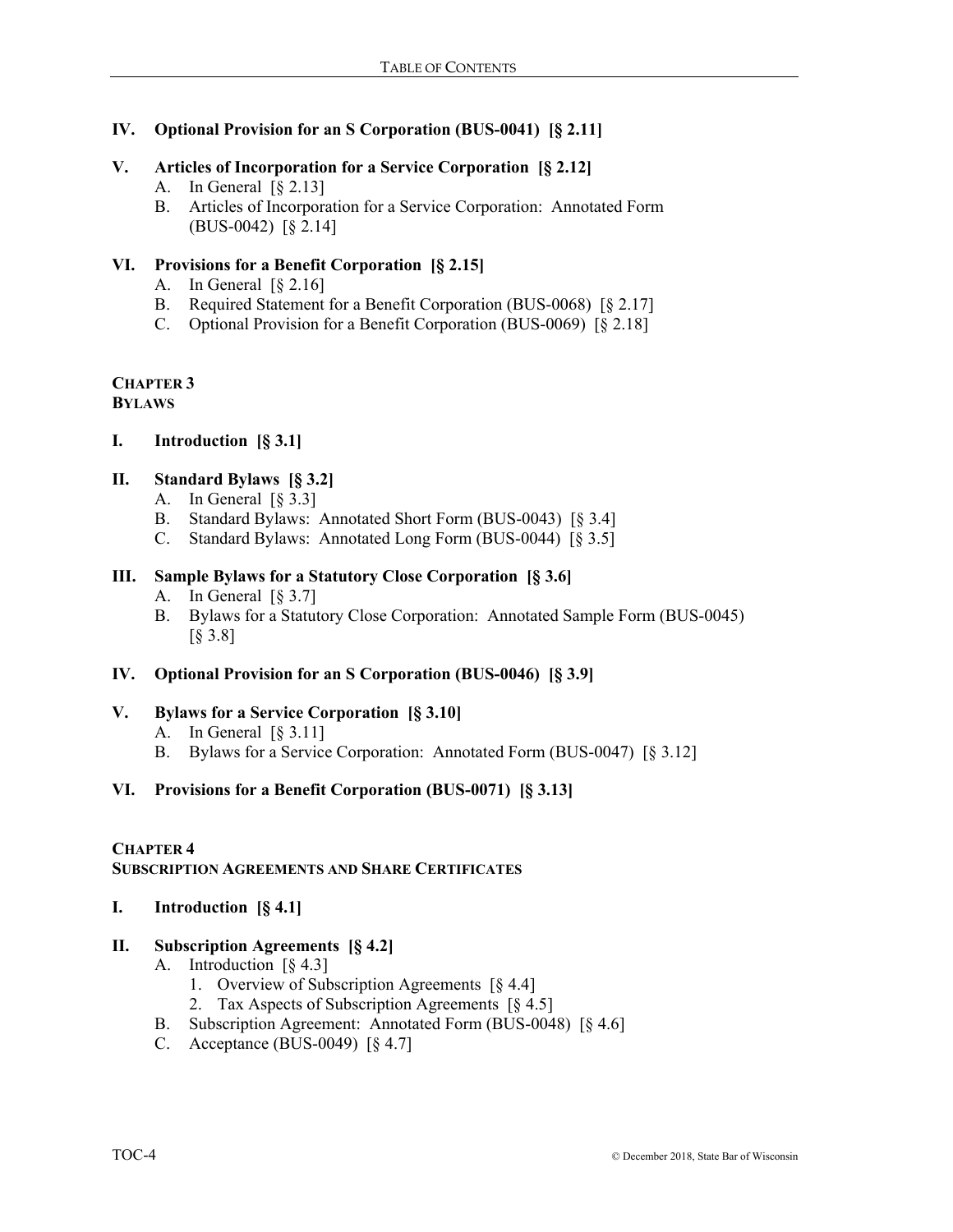### **III. Share Certificates [§ 4.8]**

- A. Introduction [§ 4.9]
- B. Shares Without Certificates [§ 4.10]
- C. Digital Certificates [§ 4.11]
- D. Form of Stock Certificate (BUS-0050) [§ 4.12]
- E. Form of Information Statement (BUS-0070) [§ 4.13]
- F. Sample Legends: Annotated Form (BUS-0051) [§ 4.14]

### **CHAPTER 5**

### **COMPLETING THE ORGANIZATION OF THE CORPORATION**

**I. Introduction [§ 5.1]**

### **II. Organizational Resolutions [§ 5.2]**

- A. In General [§ 5.3]
- B. Organizational Resolutions: Annotated Form (BUS-0052) [§ 5.4]

### **III. Sample Minutes of Organizational Meeting (BUS-0053) [§ 5.5]**

### **CHAPTER 6 BEYOND THE ORGANIZATION OF THE CORPORATION**

- **I. Introduction [§ 6.1]**
- **II. Annual Report [§ 6.2]**

### **III. Meetings and Consent Resolutions [§ 6.3]**

- A. Statutory Provisions [§ 6.4]
- B. Forms [§ 6.5]
	- 1. Consent Resolutions of Shareholders (BUS-0054) [§ 6.6]
	- 2. Consent Resolutions of Directors (BUS-0055) [§ 6.7]

### **IV. Other Documents and Considerations [§ 6.8]**

- A. Buy-Sell Agreements [§ 6.9]
- B. Employment Agreements [§ 6.10]
- C. Proxies [§ 6.11]
- D. Voting Trusts and Voting Agreements [§ 6.12]
- E. Stock Plans and Options [§ 6.13]

### **V. Venture and Angel Investment; Private Equity [§ 6.14]**

### **VI. Tax Incentives [§ 6.15]**